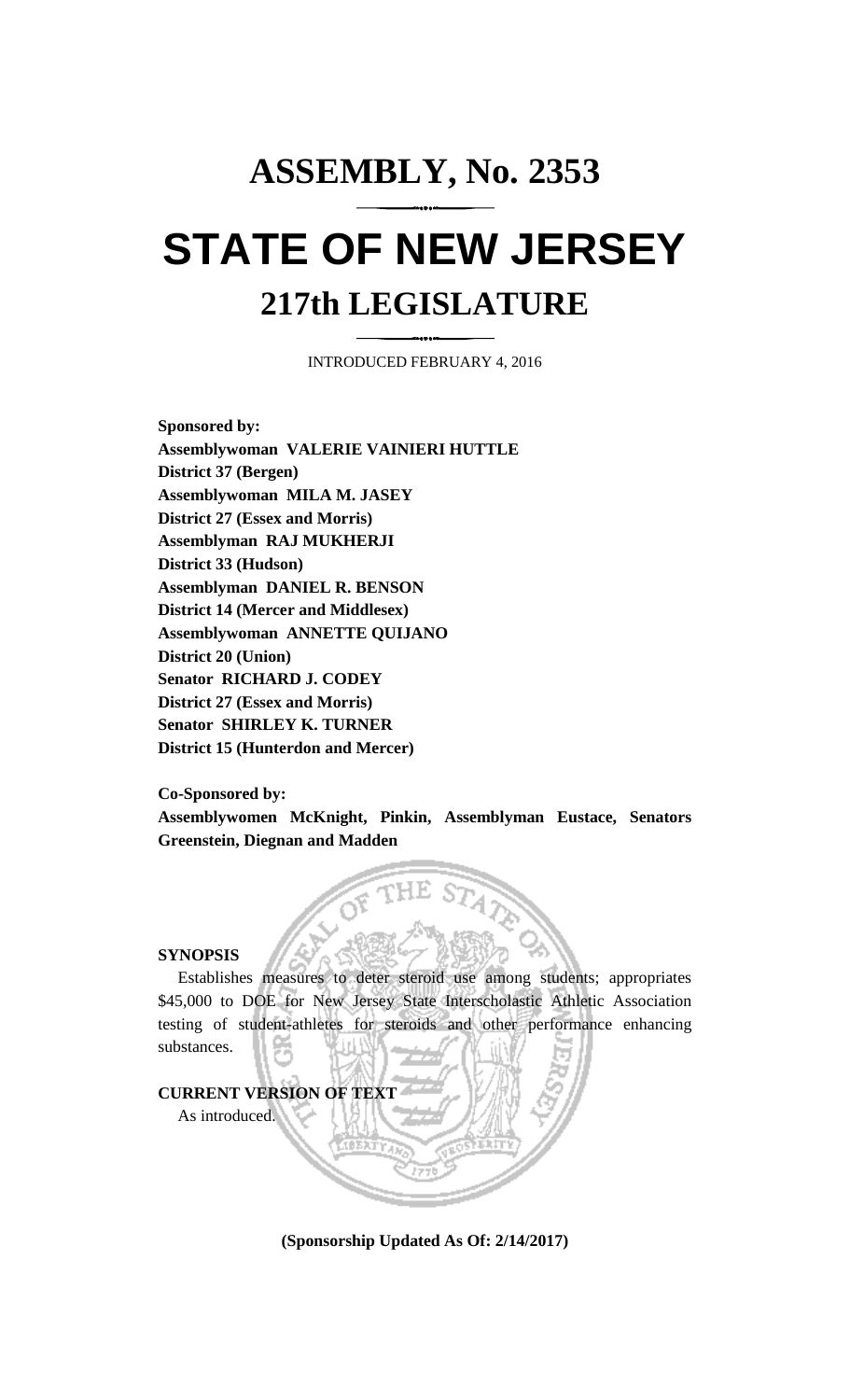#### **A2353** VAINIERI HUTTLE, JASEY

 **AN ACT** concerning the prevention of steroid use among certain students, amending P.L.1987, c.389, supplementing chapters 11 and 40A of Title 18A of the New Jersey Statutes, and making an appropriation.

 **BE IT ENACTED** *by the Senate and General Assembly of the State of New Jersey:*

 1. (New section) The Department of Education and the New Jersey State Interscholastic Athletic Association shall work jointly to develop and implement, by the 2017-2018 school year, a program of random testing of student-athletes for steroids and other performance enhancing substances.

 2. (New section) a. Any person who coaches a public school district or nonpublic school interscholastic sport, dance, or cheerleading team for male students shall incorporate into the team's training activities a program designed to reduce the use of steroids and performance enhancing supplements, alcohol, and drugs, and to promote healthy nutrition and exercise. A coach shall submit to the athletic director of the school district or nonpublic school for the director's approval a plan designed to implement the program.

 b. The program established pursuant to subsection a. of this section shall have a team-centered design that provides a non- stigmatizing atmosphere to address the risks of substance abuse unique to male adolescents. The school district or nonpublic school may use programs such as the Athletes Training and Learning to Avoid Steroids (ATLAS) Program or such other appropriate program as determined by the school district or nonpublic school. The program shall consist of peer instructors and a coach facilitator to implement the training activities and shall address issues including, but not limited to: social influences such as peers, coaches, and the media; information concerning steroids and performance enhancing supplements, alcohol, and drugs; skills to resist drug experimentation and temptation; team ethics and commitment to a drug-free lifestyle; personal vulnerability to the effects of drugs; debunking media images promoting supplement and substance use; and the promotion of athletic achievement through healthy nutrition and exercise.

 3. (New section) a. Any person who coaches a public school district or nonpublic school interscholastic sport, dance, or cheerleading team for female students shall incorporate into the team's training activities a program designed to reduce the use of steroids and performance enhancing supplements, alcohol, and

**Matter underlined thus is new matter.**

**EXPLANATION – Matter enclosed in bold-faced brackets [thus] in the above bill is not enacted and is intended to be omitted in the law.**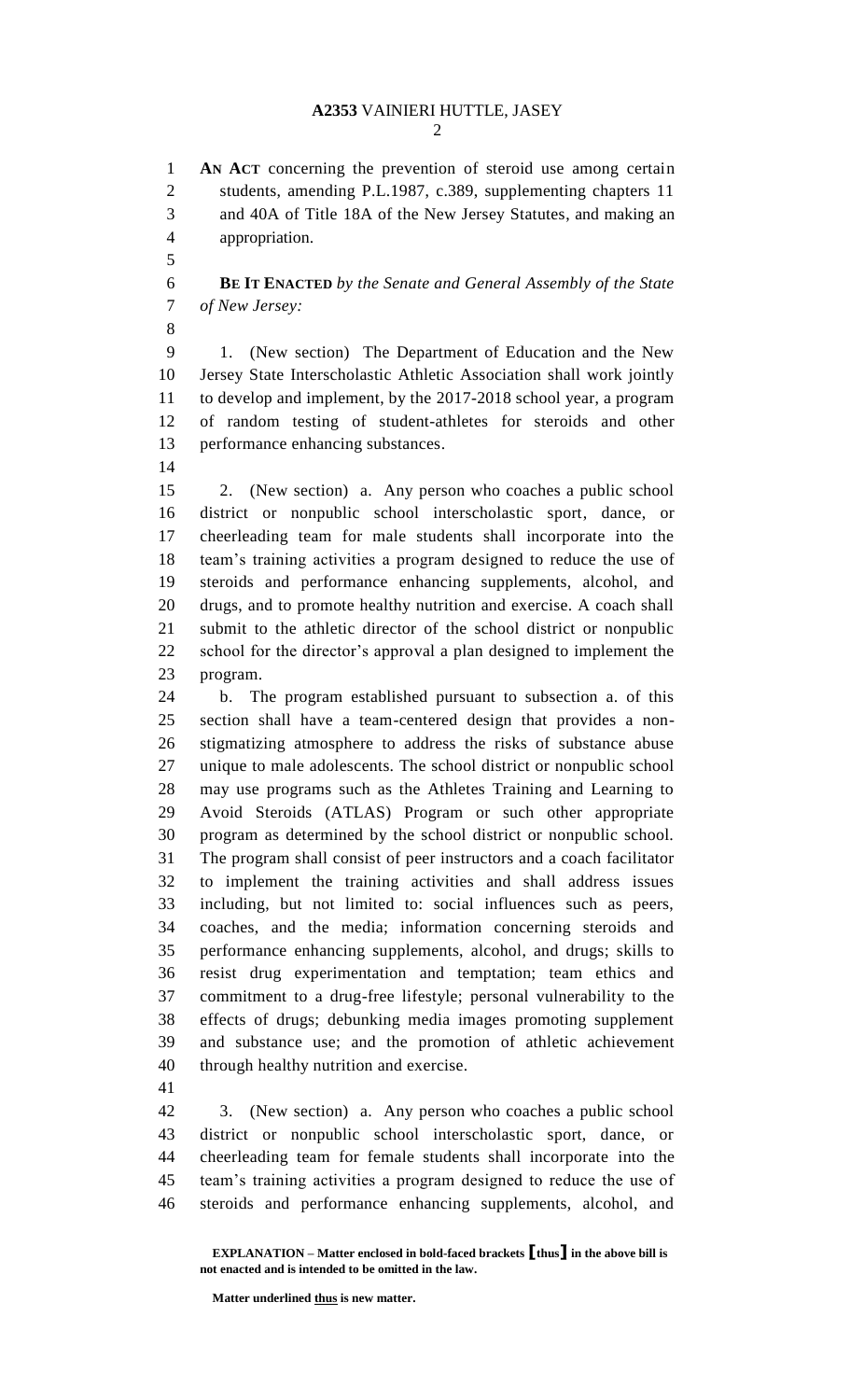drugs including body-shaping drugs, reduce the incidence of eating disorders, and promote healthy nutrition and exercise. A coach shall submit to the athletic director of the school district or nonpublic school for the director's approval a plan designed to implement the program.

 b. The program established pursuant to subsection a. of this section shall have a team-centered design that provides a non- stigmatizing atmosphere to address the risks of substance abuse and eating disorders unique to female adolescents. The school district or nonpublic school may use programs such as the Athletes Targeting Healthy Exercise and Nutrition Alternatives (ATHENA) Program or such other appropriate program as determined by the school district or nonpublic school. The program shall consist of peer instructors and a coach facilitator to implement the training activities and shall address issues including, but not limited to: social influences such as peers, coaches, and the media; information concerning the dangers of eating disorders and the use of alcohol and drugs, including body-shaping drugs; skills to resist drug experimentation and temptation; team ethics and commitment to a drug-free lifestyle; personal vulnerability to the effects of drugs and eating disorders; debunking media images promoting supplement and substance use; and the promotion of athletic achievement through healthy nutrition and exercise.

 4. (New section) The New Jersey State Interscholastic Athletic Association shall develop and implement, by the 2017-2018 school year, an information program for all public and nonpublic high school coaches and athletic directors on steroid and performance enhancing supplement prevention. The program shall establish procedures and protocols designed to provide coaches and athletic directors with information on the dangers of steroids and performance enhancing supplements, identify the use of steroids and performance enhancing supplements by student athletes, and effectively incorporate healthy alternatives for building strength into coaches' training programs, including the promotion of healthy nutrition and exercise.

 The association shall conduct annual program workshops for high school coaches and athletic directors.

 5. (New section) The New Jersey State Interscholastic Athletic Association shall provide anti-steroid and anti-performance enhancing supplement advertisements in any brochure, pamphlet, handout, program, book, or other type of material produced for sale or distribution at a tournament sanctioned by the association. The association may use any existing materials produced by the Partnership for a Drug Free New Jersey.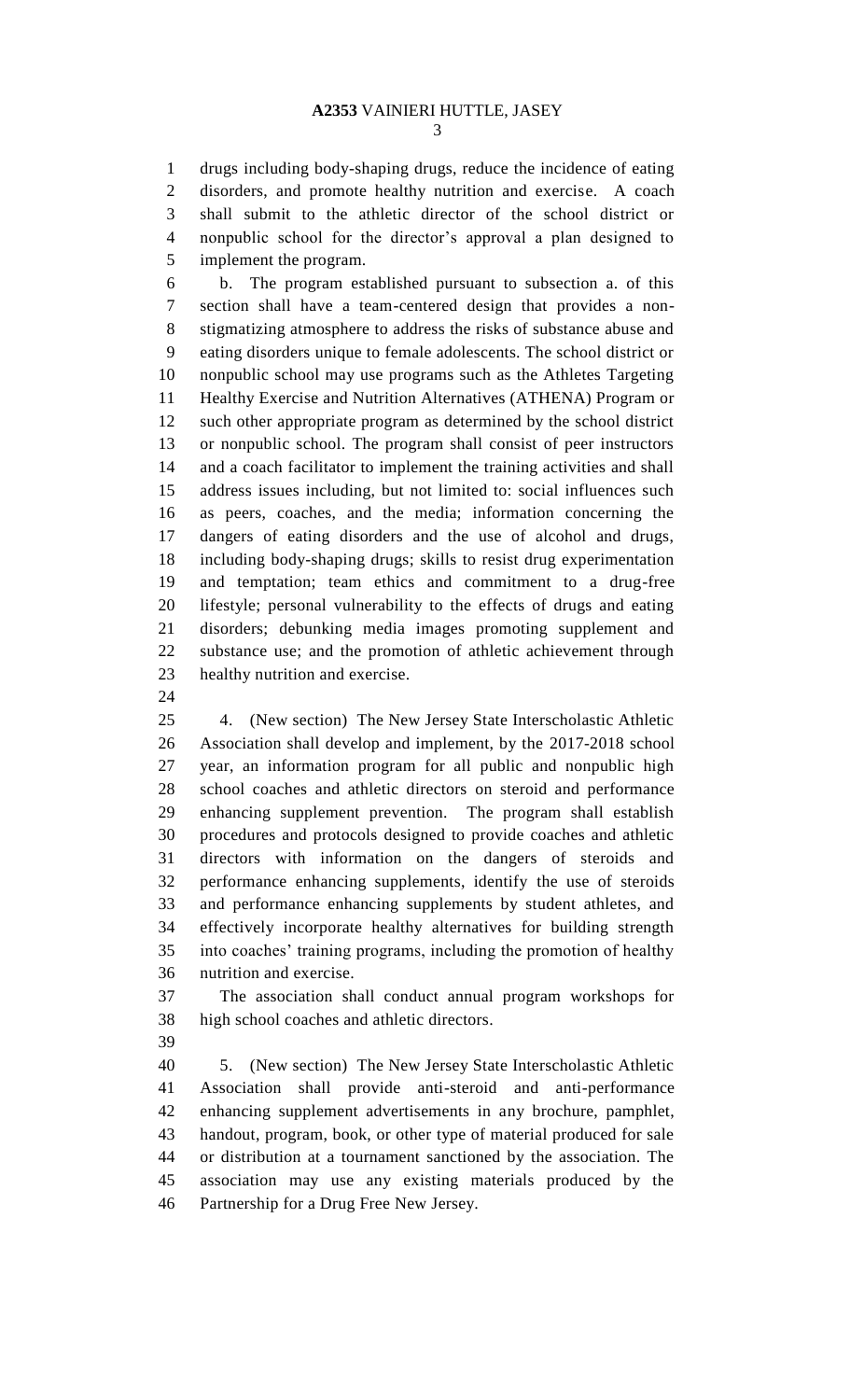6. (New section) The Governor's Council on Alcoholism and Drug Abuse shall prepare an instructional poster which warns of the potential health risks of using steroids and performance enhancing supplements and the penalties for their unlawful use and possession. The council shall distribute the posters to each school district and nonpublic school in the State.

 A poster prepared by the Governor's Council on Alcoholism and Drug Abuse pursuant to this section shall be prominently displayed in gymnasiums and locker rooms of all public and nonpublic schools.

 7. (New section) The week beginning with the third Monday in September of each year is designated as "Steroid Awareness Week" in the State of New Jersey. School districts shall observe this week by organizing activities to raise awareness of the hazards of using steroids and performance enhancing supplements. Activities shall include, but not be limited to, a school-wide steroid awareness assembly in each school in the district and age- appropriate opportunities for student discussion on: the potential health hazards and legal consequences that may result from using steroids and performance enhancing supplements; strategies to prevent the use of steroids and performance enhancing supplements; strength building methods that serve as alternatives to the use of steroids and performance enhancing supplements; and the interpretation of labels on dietary supplements marketed for performance enhancement. Health professionals, fitness experts, coaches and law enforcement personnel shall be invited to join members of the teaching staff in the discussions. Programs that are designed to help recognize the warning signs of steroid and performance enhancing supplement use shall also be provided for school board employees. Districts shall ensure that each school holds a school assembly on steroid awareness during this week. The Department of Education, in consultation with the Division of Mental Health and Addiction Services in the Department of Human Services, shall provide guidelines and information to boards of education for use in planning the activities in observance of the week and such funds as are necessary to pay the costs of the required activities and programs.

 8. (New section) The Commissioner of Education shall biannually compile and analyze the results of the surveys submitted by school districts pursuant to the biannual New Jersey Student Health Survey and the data on steroid use that is annually collected by the Division of Mental Health and Addiction Services in the Department of Human Services and based on that information shall compile a biannual report. A copy of the biannual report shall be delivered to the Governor, the Legislature pursuant to section 2 of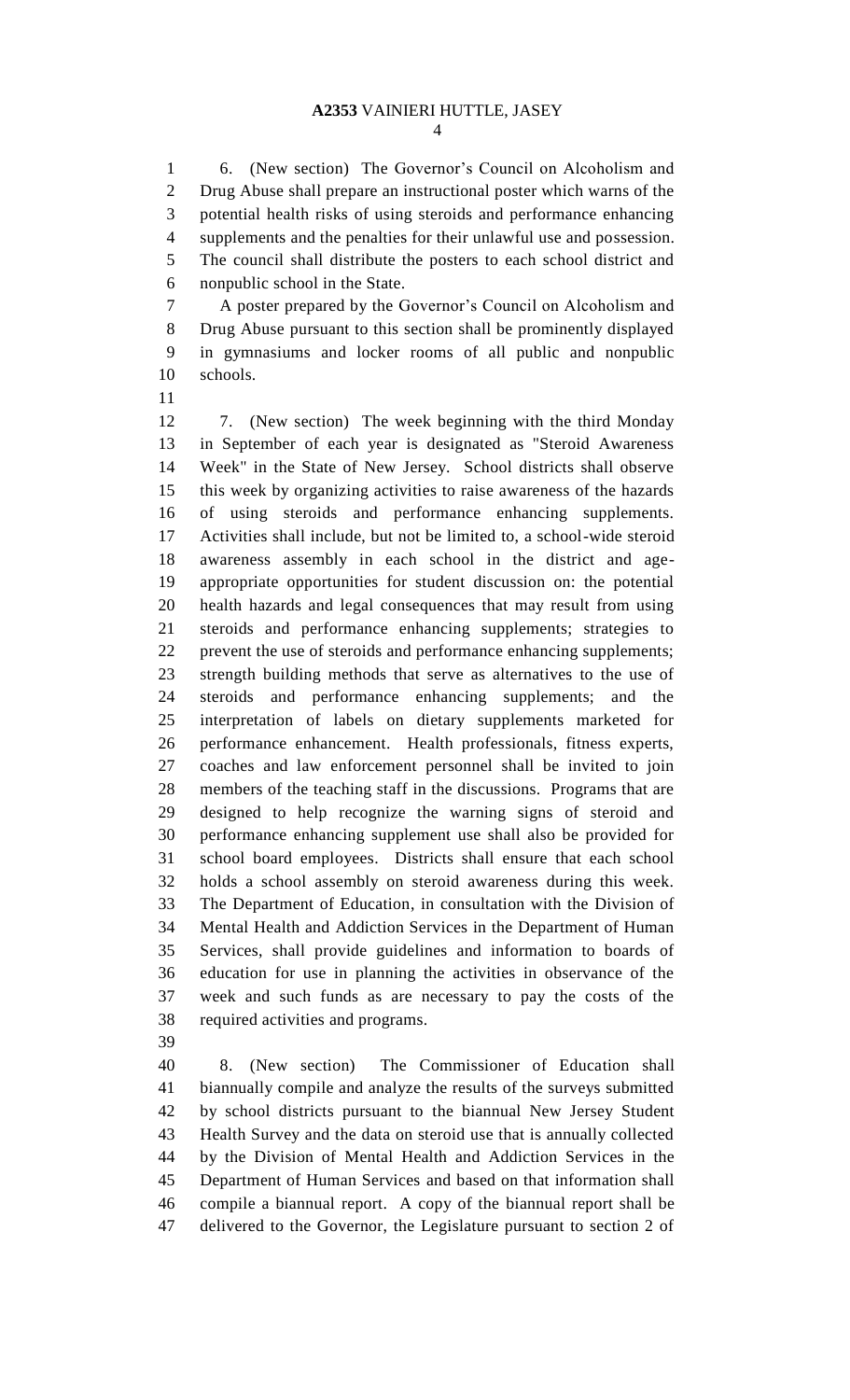P.L.1991, c.164 (C.52:14-19.1), the board of education of each school district, and upon request to the public.

 9. (New section) The Commissioner of Education shall ensure that information and materials concerning prevention of the use of steroids and performance enhancing supplements are available for public use on the Department of Education's Internet website.

 10. (New section) The State Board of Education shall review the Core Curriculum Content Standards for Comprehensive Health and Physical Education to ensure that information about anabolic steroids is included therein. The goal of the instruction shall be to inform students of the potential health hazards associated with steroids and performance enhancing supplements, strategies to prevent the use of steroids and performance enhancing supplements, strength building methods that may serve as an alternative to the use of steroids and performance enhancing supplements, and the interpretation of labels on dietary supplements marketed for performance enhancement.

 11. Section 3 of P.L.1987, c.389 (C.18A:40A-3) is amended to read as follows:

 3. a. Upon completion of the curriculum guidelines required pursuant to section 2 of this act, the Commissioner of Education, in consultation with the Commissioner of Health, shall establish inservice workshops and training programs to train selected public school teachers to teach an education program on drugs, alcohol, anabolic steroids, tobacco and controlled dangerous substances. The inservice training programs may utilize existing county or regional offices, or such other institutions, agencies or persons as the Commissioner of Education deems appropriate. The programs and workshops shall provide instructional preparation for the teaching of the drug, alcohol, anabolic steroids, tobacco and controlled dangerous substances curriculum, and shall, in addition to the curriculum material, include information on the history, pharmacology, physiology and psychosocial aspects of drugs, alcohol, anabolic steroids, tobacco and controlled dangerous substances, symptomatic behavior associated with substance abuse, the availability of rehabilitation and treatment programs, **[**and**]** the legal aspects of substance abuse, strategies to prevent the use of steroids and performance enhancing supplements, 41 strength building methods that may serve as an alternative to the use of steroids and performance enhancing supplements, and the interpretation of labels on dietary supplements marketed for performance enhancement. Each local board of education shall provide time for the inservice training during the usual school schedule in order to insure that appropriate teaching staff members are prepared to teach the education program in each grade in each school district.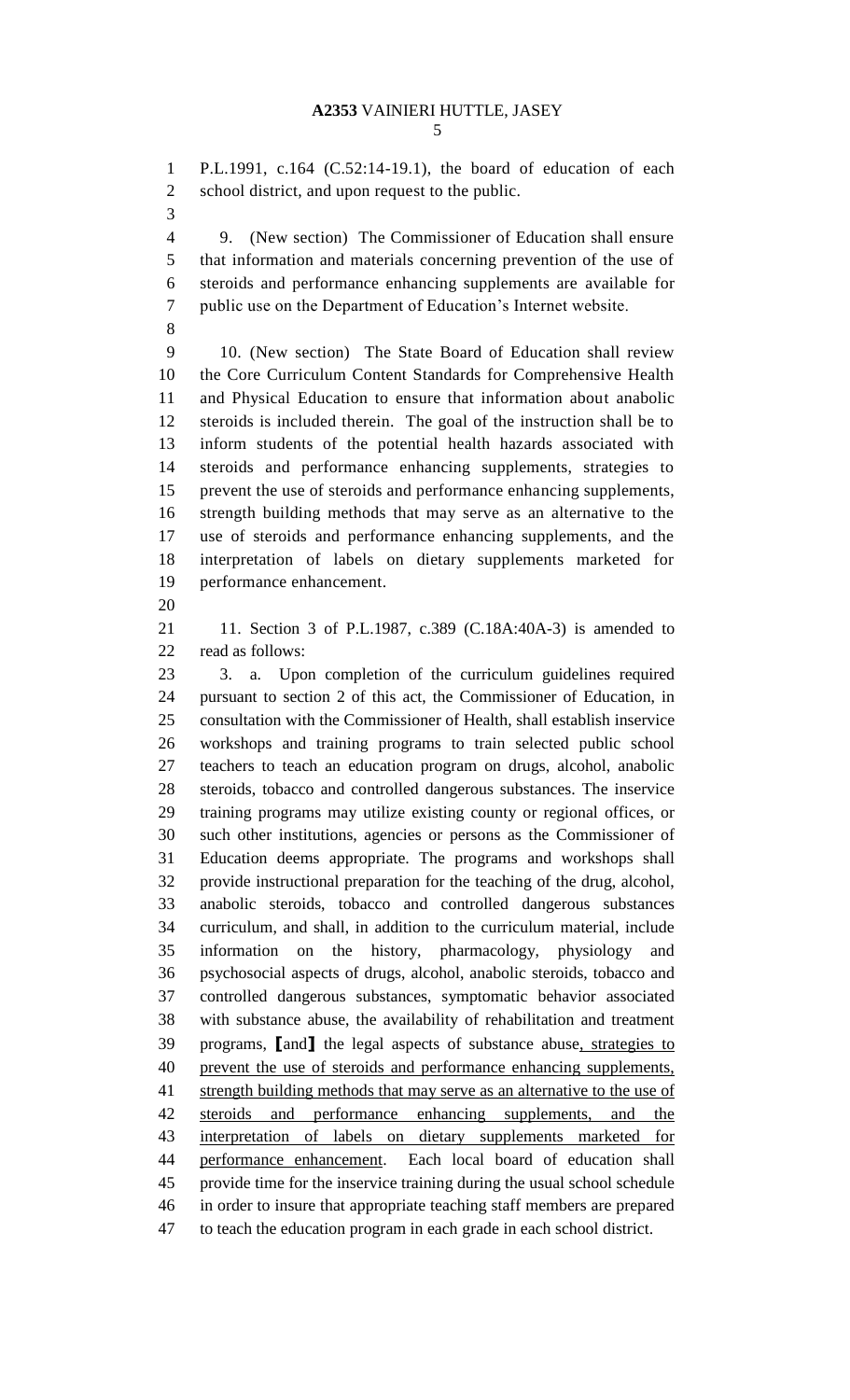### **A2353** VAINIERI HUTTLE, JASEY

 b. Upon completion of the initial inservice training program, the Commissioner of Education shall insure that programs and workshops that reflect the most current information on substance abuse are prepared and are made available to teaching staff members at regular intervals.

 c. In addition to providing inservice training programs for teaching staff members who will provide instruction on substance abuse in the public schools, the Commissioner of Education shall make these training programs available to such other instructional and supervisory personnel as he deems necessary and appropriate.

- (cf: P.L.1989, c.225, s.4)
- 

 12. There is appropriated from the General Fund to the Department of Education the sum of \$45,000 to fund the program of random testing of student-athletes for steroids and other performance enhancing substances by the New Jersey State Interscholastic Athletic Association pursuant to section 1 of P.L. , c. (C. ) (pending before the Legislature as this bill).

- 
- 13. This act shall take effect immediately.
- 
- 
- 

# STATEMENT

 This bill establishes measures to deter the use of steroids and performance enhancing supplements among the State's middle school and high school students. The bill implements the recommendations of the December 2005 report of the Governor's Task Force on Steroid Use and Prevention.

 The bill requires the Department of Education and the New Jersey State Interscholastic Athletic Association (NJSIAA) to work jointly to develop and implement, by the 2017-2018 school year, a program of testing of student-athletes for steroids and other performance enhancing substances. The NJSIAA currently has a program of testing student-athletes who qualify to compete in championship tournaments sanctioned by the association, for steroids and other performance enhancing substances. Under this bill, the NJSIAA will expand its program of random testing to other student-athletes.

 Under the bill's provisions, any person who coaches a public school district or nonpublic school interscholastic sport, dance, or cheerleading team must incorporate into the team's training activities a gender-specific program designed to reduce the use of steroids and performance enhancing supplements, alcohol, and drugs, and to promote healthy nutrition and exercise. The program must have a team-centered design that provides a non-stigmatizing atmosphere and includes gender-specific content to address the risk of substance abuse unique to male and female adolescents. The